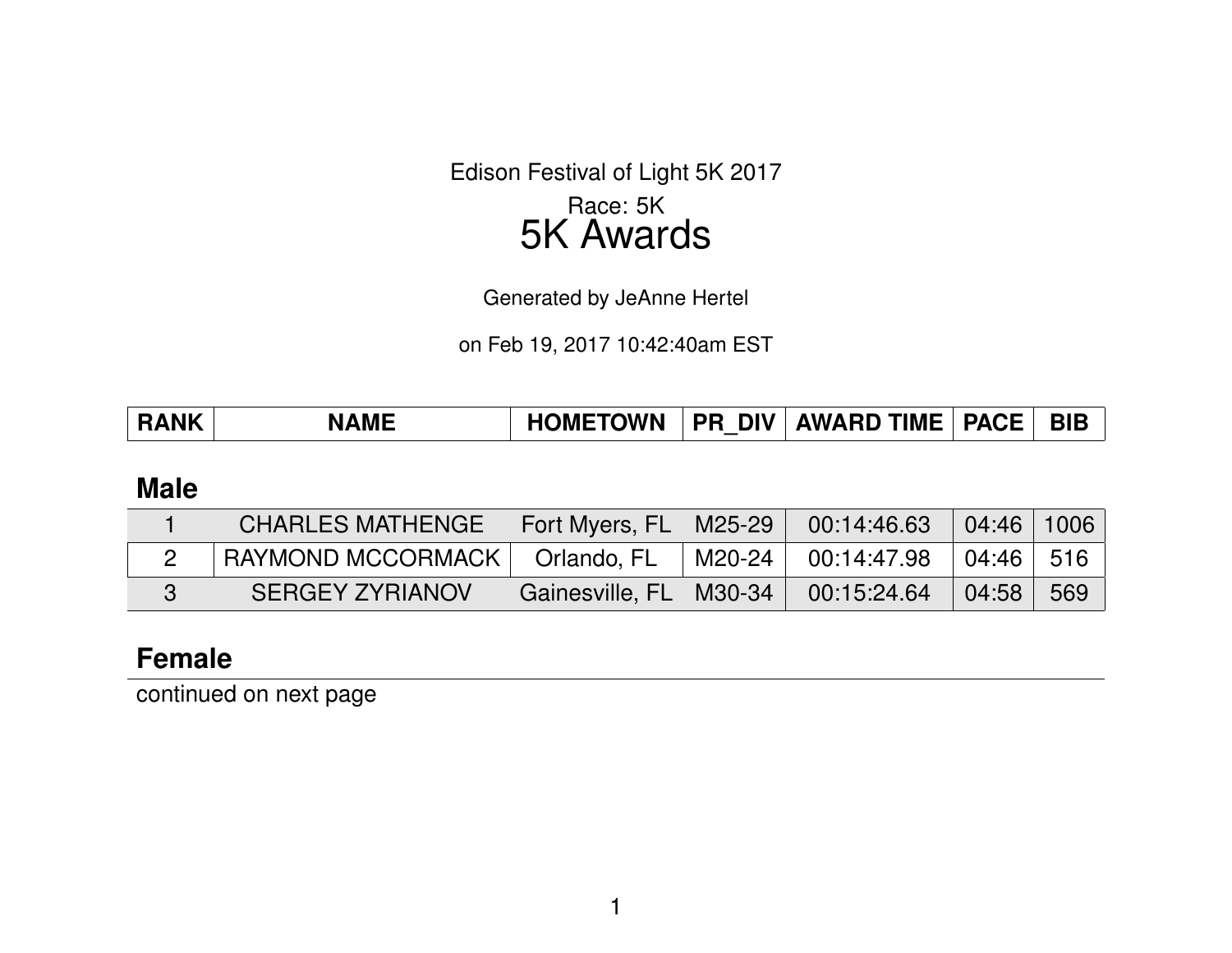| <b>RANK</b> | <b>NAME</b>            | <b>HOMETOWN</b> | <b>PR DIV</b>       | <b>AWARD TIME   PACE</b> |       | <b>BIB</b>     |
|-------------|------------------------|-----------------|---------------------|--------------------------|-------|----------------|
|             | <b>BRIDGET LYONS</b>   | Atlanta, GA     | F <sub>25</sub> -29 | 00:16:18.76              | 05:16 | $\overline{4}$ |
|             | <b>LYUBOV DENISOVA</b> | Gainesville, FL | F45-49              | 00:17:45.84              | 05:44 | 568            |
|             | <b>JILLIAN DEMPSEY</b> | Naples, FL      | F <sub>13</sub> -15 | 00:18:32.52              | 05:59 | 958            |

## **Male Master**

| <b>STEVEN WILCOX</b>   | Clearwater, FL | M45-49 | 00:17:24.17 | 05:37 | 832 |
|------------------------|----------------|--------|-------------|-------|-----|
| <b>JEFFREY ZICKUS</b>  | Atlanta, GA    | M40-44 | 00:17:36.53 | 05:41 | 38  |
| <b>PAUL GIANNOBILE</b> | Minnetonka, MN | M55-59 | 00:17:51.46 | 05:45 | 219 |

## **Female Master**

| LVLIDOV DENICOVA<br><b>LIUDUV DLIVIOUVA</b> | Gainesville, FL     | <del>F45-49</del> | 00:17:45.84 | <del>05:44</del> | 568  |
|---------------------------------------------|---------------------|-------------------|-------------|------------------|------|
| <b>PERSSON MARLENE</b>                      | Deerfield Beach, FL | F45-49            | 00:20:22.73 | 06:34            | 1016 |
| <b>MANUELA LYONS</b>                        | Fort Myers, FL      | F40-44            | 00:20:49.22 | 06:43            | 535  |
| ALEXA GEMMA                                 | Cape Coral, FL      | F40-44            | 00:21:20.04 | 06:53            | 592  |

# **Male Grand Master**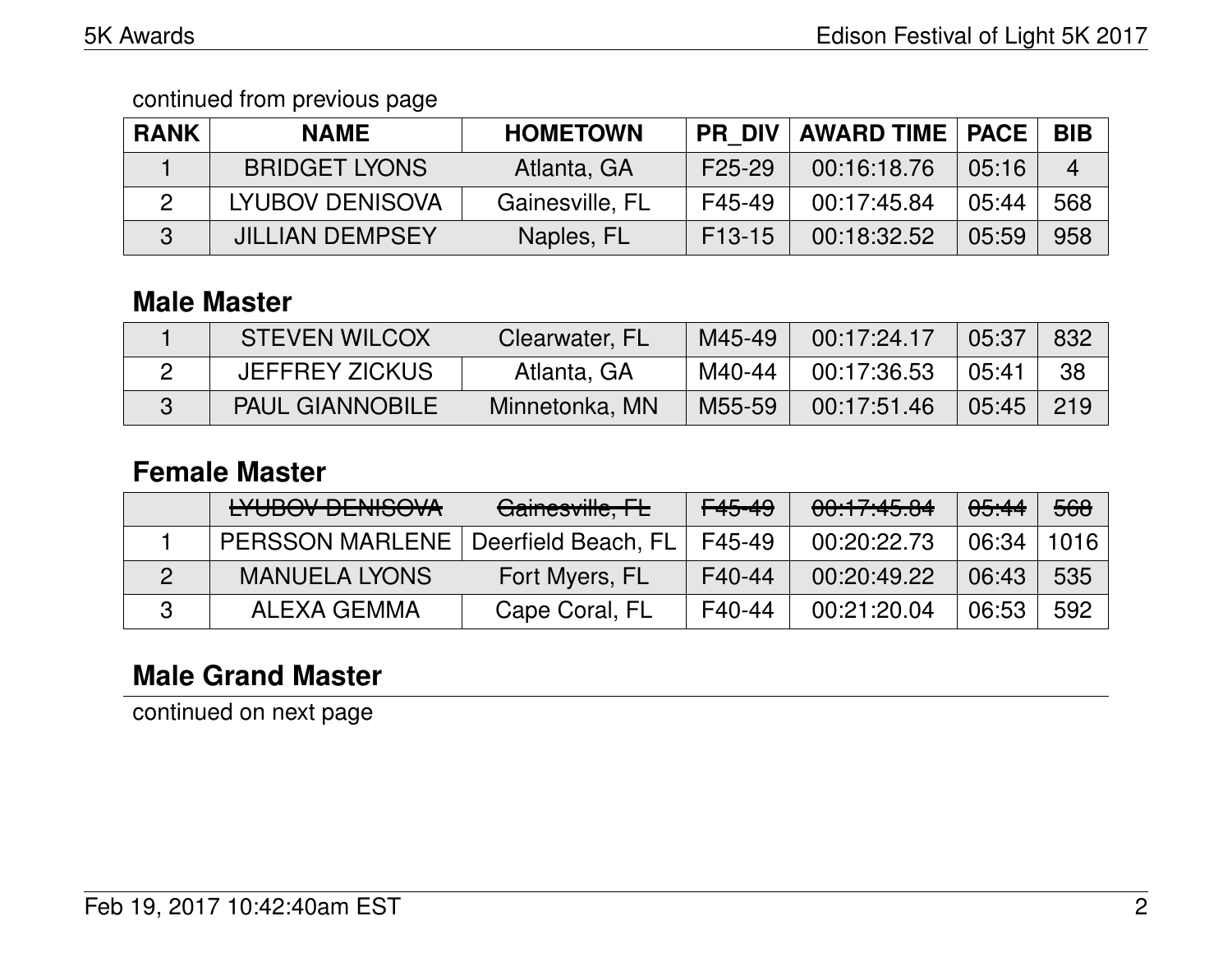| <b>RANK</b> | <b>NAME</b>                                 | <b>HOMETOWN</b> | <b>PR DIV</b>     | <b>AWARD TIME   PACE   BIB  </b> |                                  |     |
|-------------|---------------------------------------------|-----------------|-------------------|----------------------------------|----------------------------------|-----|
|             | DALIL CIANINIODILE<br><b>TAUL GIABBOULL</b> | Minnetonka, MN  | <del>M55-59</del> | 00:17:51.46                      | <del>05:45</del> 2 <del>19</del> |     |
|             | <b>MARK KATHMAN</b>                         | Port Orange, FL | M50-54            | 00:18:29.30                      | 05:58                            | 642 |
|             | <b>THOMAS SWIERSZ</b>                       | Fort Myers, FL  | M55-59            | 00:18:53.83                      | 06:05                            | 687 |

## **Female Grand Master**

| <b>KATHLEEN CROWLEY</b> | Holiday, FL    | F55-59 | $00:21:25.70$ 06:54                     |           |  |
|-------------------------|----------------|--------|-----------------------------------------|-----------|--|
| <b>KAREN MILES</b>      | Fort Myers, FL |        | $\mid$ F60-64 $\mid$ 00:21:27.57 $\mid$ | 06:55 764 |  |

## **Male Senior Grandmaster**

| <b>MARK STUEVE</b>   | Englewood, FL  | M60-64 | 00:19:50.79 | 06:24 | $\backslash$ 22 $\backslash$ |
|----------------------|----------------|--------|-------------|-------|------------------------------|
| <b>GARY ROMESSER</b> | Fort Myers, FL | M65-69 | 00:19:56.29 | 06:26 | 166                          |

## **Female Senior Grandmaster**

| $L$ ADENIMILEQ<br>IVANLIV IVILLO | Fort Myers, FL             | <del>F60-64</del> | 00:21:27.57 | <del>06:55</del> 764 |       |
|----------------------------------|----------------------------|-------------------|-------------|----------------------|-------|
| <b>CHERYL VAIL</b>               | Lawrenceville, GA   F70-99 |                   | 00:24:58.60 | 08:03                | 120 l |
| <b>MAGGIE MILLER</b>             | Bradenton, FL              | F60-64            | 00:26:35.44 | 08:34                | 265   |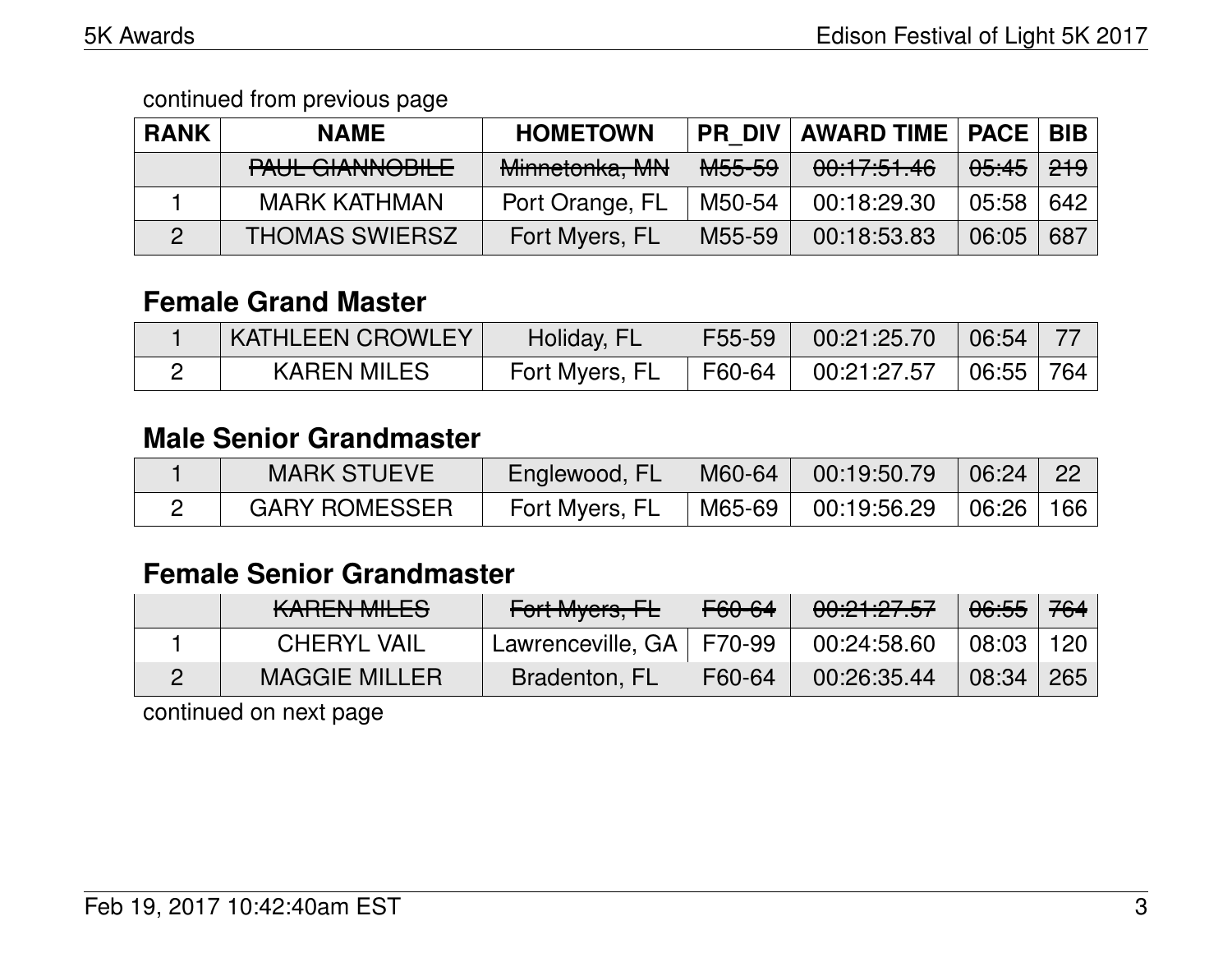| <b>RANK</b> | <b>NAME</b> | <b>HOMETOWN</b> | <b>PR DIV</b> | <b>AWARD TIME   PACE  </b> |  | <b>BIE</b> |
|-------------|-------------|-----------------|---------------|----------------------------|--|------------|
|-------------|-------------|-----------------|---------------|----------------------------|--|------------|

## **M1-9**

|                          | <b>JOEY DUBE-GARRETT</b> | Fort Myers, FL | $M1-9$ | 00:23:32.54 | 07:35 | 788 |
|--------------------------|--------------------------|----------------|--------|-------------|-------|-----|
|                          | <b>STEVE PEREZ</b>       | Fort Myers, FL | $M1-9$ | 00:23:38.00 | 07:37 | 700 |
| 3                        | <b>JOHN PFANNENSTIEL</b> | Fort Myers, FL | $M1-9$ | 00:24:25.85 | 07:52 | 495 |
| $\boldsymbol{\varDelta}$ | <b>ZEKE DUBE-GARRETT</b> | Fort Myers, FL | $M1-9$ | 00:24:27.21 | 07:53 | 787 |
| 5                        | <b>CROSS NEWTON</b>      | Fort Myers, FL | $M1-9$ | 00:25:14.26 | 08:08 | 501 |

## **F1-9**

|               | <b>GABI WINTERS</b>     | Cape Coral, FL | $F1-9$ | 00:23:41.68 | 07:38 | 547  |
|---------------|-------------------------|----------------|--------|-------------|-------|------|
| $\mathcal{P}$ | <b>ANNABELLE MARSH</b>  | Fort Myers, FL | $F1-9$ | 00:24:28.58 | 07:53 | 734  |
| 3             | <b>CHLOE KLINCK</b>     | Fort Myers, FL | $F1-9$ | 00:25:36.16 | 08:15 | 1056 |
| 4             | <b>SIDNEY BLACKWOOD</b> | Fort Myers, FL | $F1-9$ | 00:25:57.06 | 08:22 | 1063 |
| 5             | <b>ELLA HILLARD</b>     | Estero, FL     | $F1-9$ | 00:26:23.52 | 08:30 | 107  |

# **M10-12**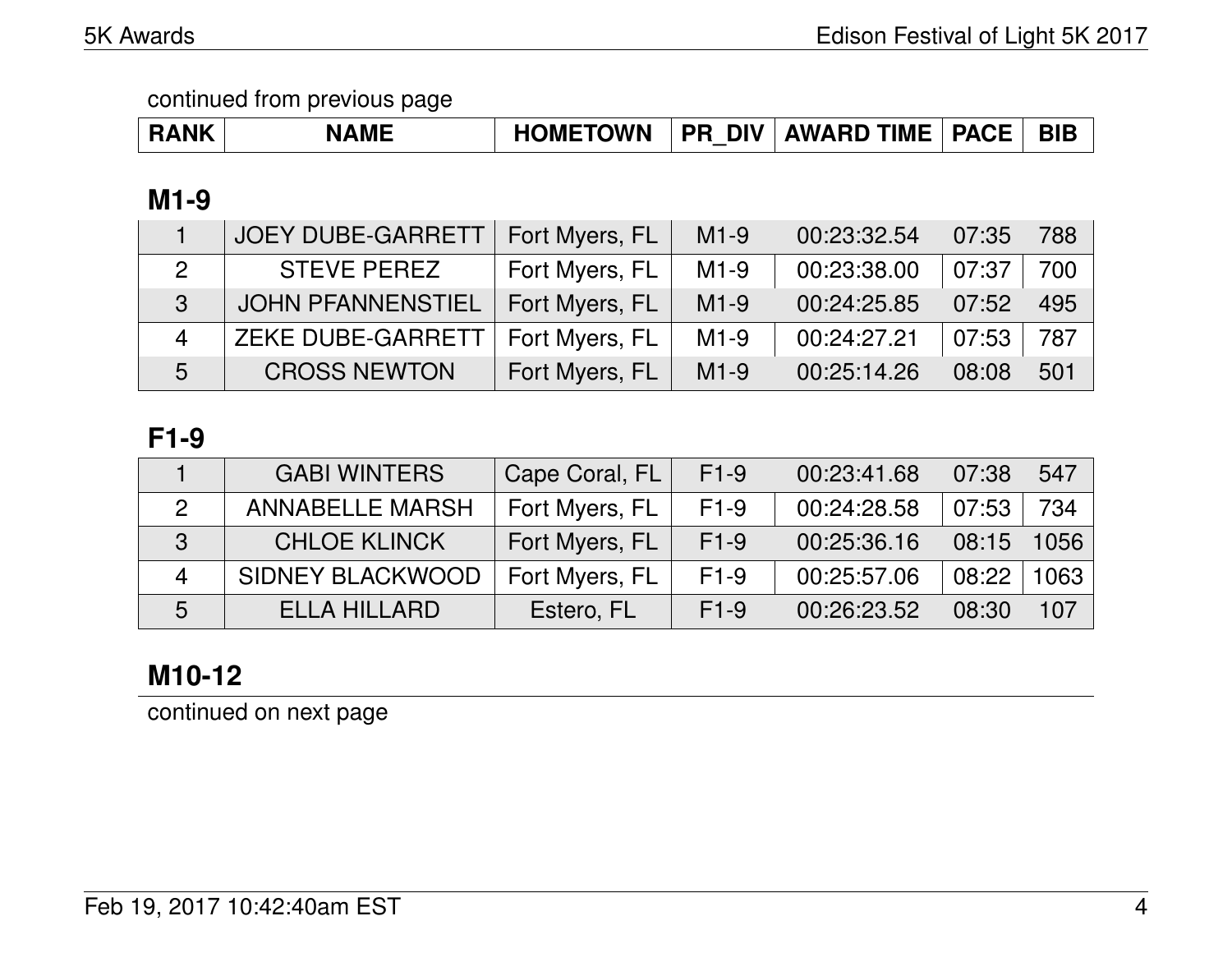| <b>RANK</b>    | <b>NAME</b>           | <b>HOMETOWN</b> | <b>PR DIV</b>       | <b>AWARD TIME   PACE  </b> |       | <b>BIB</b> |
|----------------|-----------------------|-----------------|---------------------|----------------------------|-------|------------|
|                | <b>COLSEN PALMER</b>  | Fort Myers, FL  | M <sub>10</sub> -12 | 00:18:48.62                | 06:04 | 1028       |
| $\overline{2}$ | <b>MATTHEW WEILER</b> | Fort Myers, FL  | M10-12              | 00:19:45.61                | 06:22 | 753        |
| $\mathbf{3}$   | <b>TIMMY SCHULTZ</b>  | Fort Myers, FL  | M10-12              | 00:20:41.84                | 06:40 | 928        |
| $\overline{4}$ | <b>KEATON ROBERTS</b> | Fort Myers, FL  | $M10-12$            | 00:20:50.29                | 06:43 | 684        |
| 5              | <b>COLLIN MEAGHER</b> | Fort Myers, FL  | M10-12              | 00:21:13.00                | 06:50 | 925        |

## **F10-12**

|                | <b>DINAH CEILLEY</b>     | Fort Myers, $FL$   F10-12             | 00:21:39.46 | 06:59 | 231  |
|----------------|--------------------------|---------------------------------------|-------------|-------|------|
| $\mathbf{2}$   | <b>CLARICE SPENCER  </b> | $\vert$ Cape Coral, FL $\vert$ F10-12 | 00:22:53.69 | 07:23 | 1059 |
| $\mathbf{R}$   | ADDISON POOLER           | Fort Myers, $FL$   F10-12             | 00:23:03.79 | 07:26 | 934  |
| $\overline{4}$ | <b>PIPER KELLEHER</b>    | Fort Myers, $FL$   F10-12             | 00:23:38.72 | 07:37 | 766  |
| 5              | <b>LILY HARRIS</b>       | Fort Myers, FL   F10-12               | 00:24:19.80 | 07:50 | 533  |

# **M13-15**

| ARMANDO CRUZ | Immokalee, FL   M13-15 | $\downarrow$ 00:18:44.36           | $\mid$ 06:02 $\mid$ 964 |  |
|--------------|------------------------|------------------------------------|-------------------------|--|
| JAKE KAMPF   | Naples, FL             | M13-15   00:18:56.53   06:06   950 |                         |  |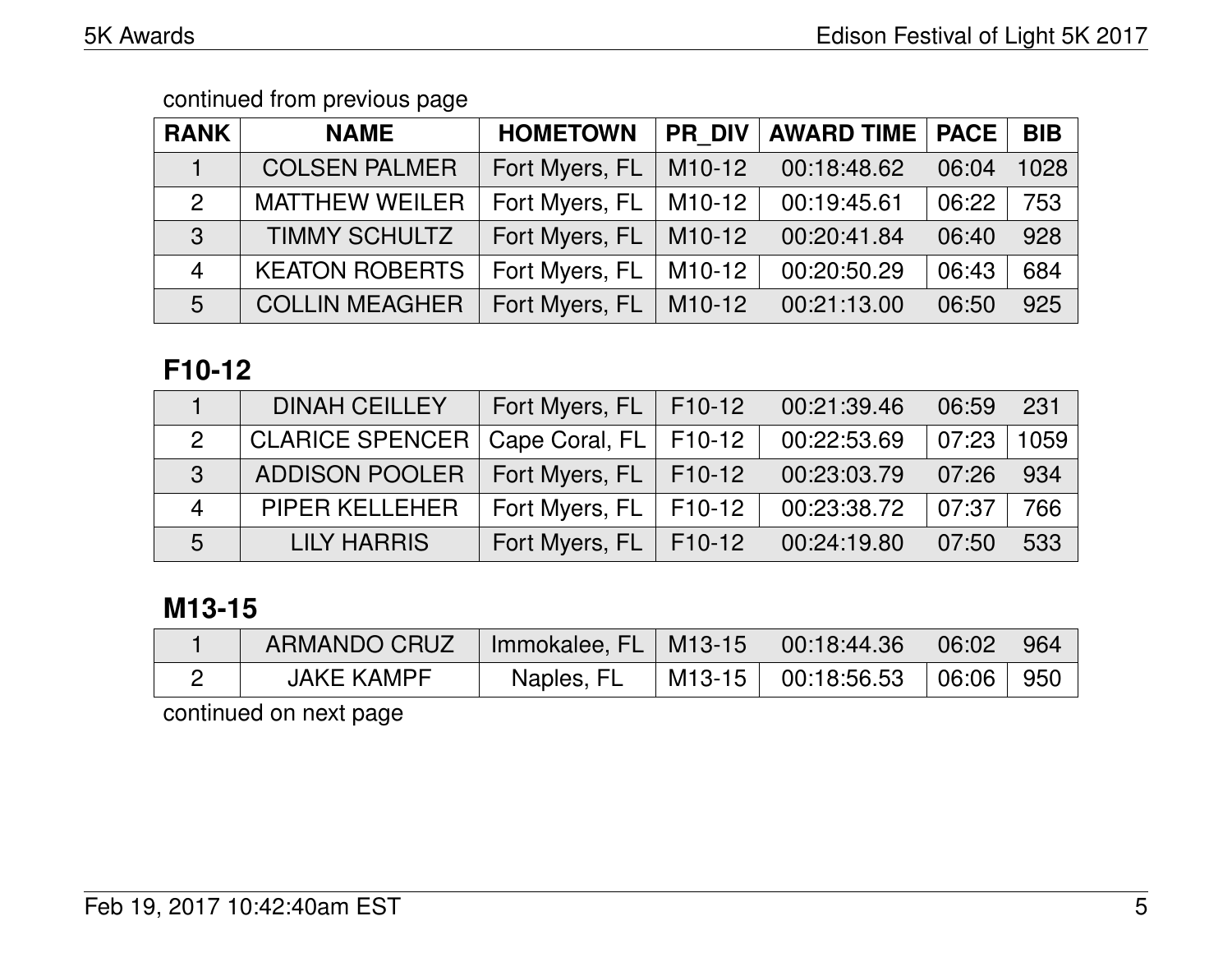| <b>RANK</b> | <b>NAME</b>           | <b>HOMETOWN</b>           | <b>PR DIV AWARD TIME   PACE  </b> |                     | ' BIB |
|-------------|-----------------------|---------------------------|-----------------------------------|---------------------|-------|
| 3           | <b>ETHAN TANK</b>     | Fort Myers, $FL$   M13-15 | 00:19:03.63                       | 106:09              | 899   |
| 4           | <b>KALEB HARRIOTT</b> | Cape Coral, $FL$   M13-15 | 00:19:08.30                       | $\mid$ 06:10 $\mid$ | -817  |
| 5           | <b>COLTON NOVELLA</b> | Fort Myers, $FL$   M13-15 | 00:19:35.16                       | 06:19               | 868   |

# **F13-15**

|               | <b>JILLIAN DEMPSEY</b>  | Naples, FL     | <del>F13-15</del>   | 00:10:32.52 | <del>05:59</del> | <del>958</del> |
|---------------|-------------------------|----------------|---------------------|-------------|------------------|----------------|
|               | <b>ANNELISA SWIERSZ</b> | Fort Myers, FL | F13-15              | 00:21:15.53 | 06:51            | 688            |
| $\mathcal{P}$ | <b>ZOE DANTONIO</b>     | Naples, FL     | $F13-15$            | 00:21:17.96 | 06:52            | 1048           |
| 3             | ZOE PEREZ               | Fort Myers, FL | F <sub>13</sub> -15 | 00:21:36.16 | 06:58            | 698            |
| 4             | <b>OLIVIA FORD</b>      | Fort Myers, FL | $F13-15$            | 00:23:11.86 | 07:28            | 632            |
| 5             | <b>JOCILYN FLORENCE</b> | Fort Myers, FL | $F13-15$            | 00:24:14.25 | 07:49            | 1081           |

# **M16-19**

| DYLAN CLARK         | Naples, FL               | M <sub>16</sub> -19 | 00:17:39.04 | 05:41        | 831 |
|---------------------|--------------------------|---------------------|-------------|--------------|-----|
| LUKE KATHMAN        | Port Orange, FL   M16-19 |                     | 00:17:43.46 | 05:43   1054 |     |
| <b>MIGUEL LOPEZ</b> | Naples, FL               | M <sub>16</sub> -19 | 00:18:07.90 | 05:51        | 778 |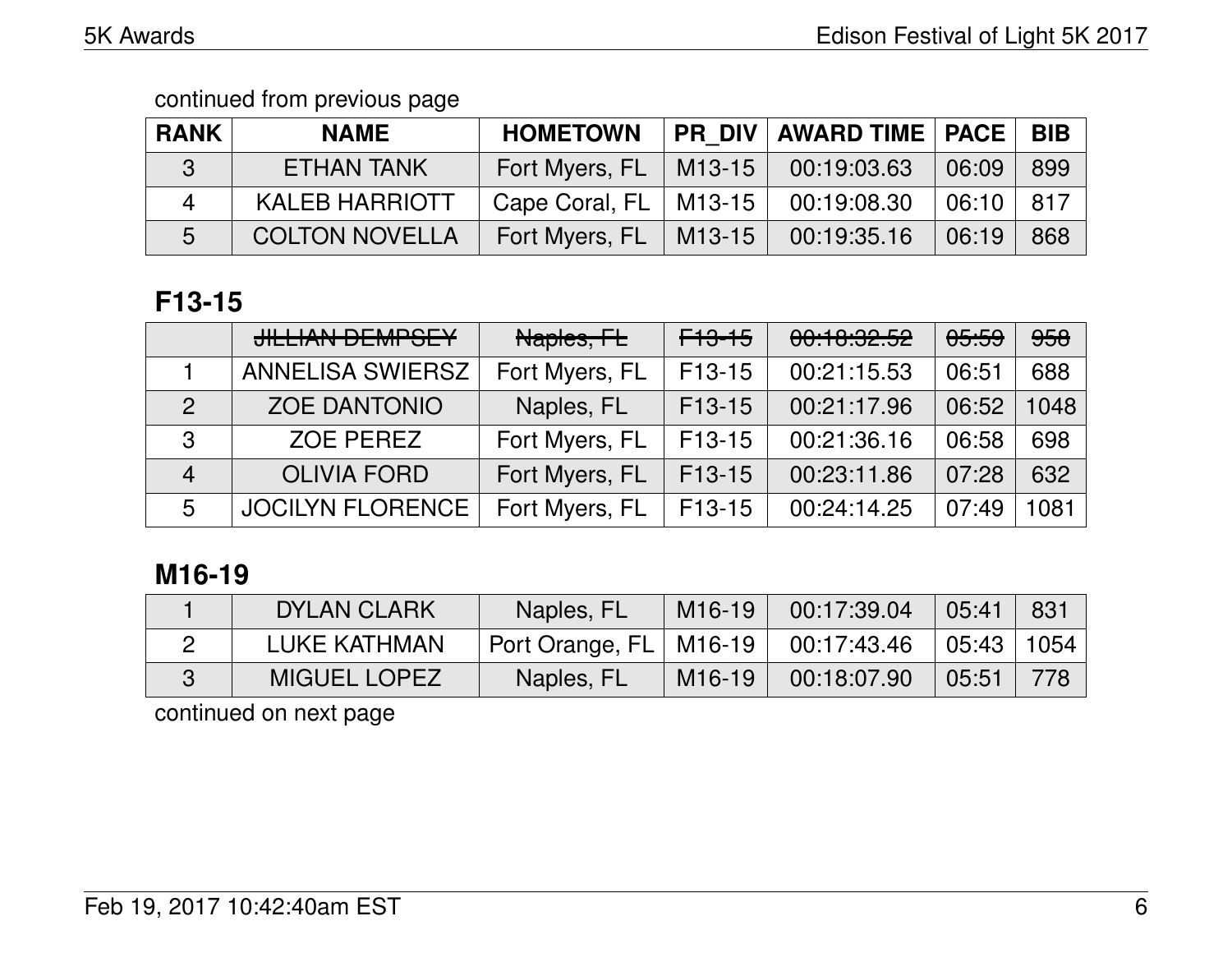| <b>RANK</b> | <b>NAME</b>          | <b>HOMETOWN</b> |          | PR DIV   AWARD TIME   PACE   BIB |                |                   |
|-------------|----------------------|-----------------|----------|----------------------------------|----------------|-------------------|
|             | <b>BRADY GIBSON</b>  | Naples, FL      | M16-19 l | 00:18:11.97                      | 05:52   951    |                   |
| n           | <b>DAVID SIEVERT</b> | Fort Myers, FL  | M16-19   | 00:18:18.40                      | $\sqrt{05:54}$ | $\vert 961 \vert$ |

# **F16-19**

|   | <b>ISABELLA COOGAN</b> | Punta Gorda, FL | F <sub>16</sub> -19 | 00:20:44.23 | 06:41 | 830 |
|---|------------------------|-----------------|---------------------|-------------|-------|-----|
|   | REBECCA SHAKOUR        | Naples, FL      | F <sub>16</sub> -19 | 00:21:51.82 | 07:03 | 957 |
| 3 | <b>KELSEY MAHONEY</b>  | Naples, FL      | $F16-19$            | 00:22:40.97 | 07:19 | 953 |
|   | <b>HANNAH VANDRESS</b> | Cape Coral, FL  | F <sub>16</sub> -19 | 00:24:20.93 | 07:51 | 326 |
| 5 | ALYSON BAUMGARDNER     | Naples, FL      | $F16-19$            | 00:24:55.99 | 08:02 | 661 |

# **M20-24**

|   | RAYMOND MCCORMACK        | Orlando, FL    | M <sub>20</sub> -24 | 00:14:47.98 | <del>04:46</del> | <del>516</del> ∣ |
|---|--------------------------|----------------|---------------------|-------------|------------------|------------------|
|   | <b>RYAN STAFFORD</b>     | Fort Myers, FL | M20-24              | 00:16:40.85 | 05:23            |                  |
|   | <b>MARCO DEL GROSSO</b>  | Fort Myers, FL | M20-24              | 00:17:10.96 | 05:32            | 968              |
| 3 | <b>MANUEL KH, CASTRO</b> | Immokalee, FL  | M20-24              | 00:17:52.07 | 05:46            | 975              |
|   | <b>KYLER KATHMAN</b>     | Lakeland, FL   | M <sub>20</sub> -24 | 00:18:44.94 | 06:03            | 977              |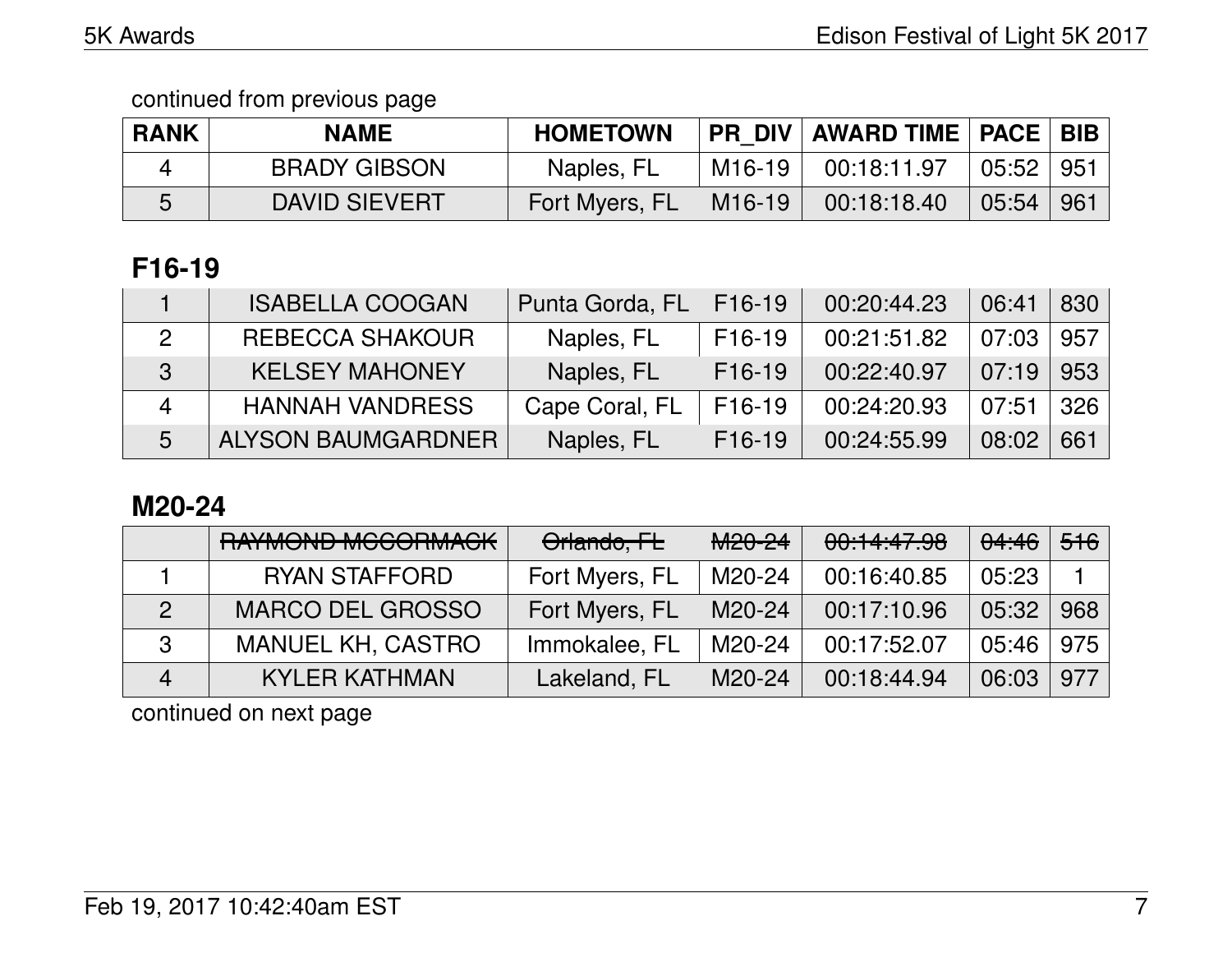| <b>RANK</b> | <b>NAME</b>   | <b>HOMETOWN</b> |        | PR DIV   AWARD TIME   PACE |       | <b>BIB</b> |
|-------------|---------------|-----------------|--------|----------------------------|-------|------------|
|             | DANNY ALVAREZ | Drlando, FL     | M20-24 | 00:19:14.63                | 06:12 | 675        |

## **F20-24**

|               | <b>PAYGE QUINN</b>      | Fort Myers, FL       | F20-24 | 00:23:33.29 | 07:35 | 322 |
|---------------|-------------------------|----------------------|--------|-------------|-------|-----|
| $\mathcal{P}$ | <b>KELLY WILLIAMSON</b> | Bonita Springs, FL   | F20-24 | 00:24:29.12 | 07:53 | 302 |
| -3            | <b>ALEXANDRA TRACY</b>  | Fort Myers, FL       | F20-24 | 00:25:09.55 | 08:06 | 820 |
|               | <b>BRIDGET HARPER</b>   | North Fort Myers, FL | F20-24 | 00:27:27.73 | 08:51 | 493 |
| 5             | <b>ANNA TIDWELL</b>     | Fort Myers, FL       | F20-24 | 00:28:19.75 | 09:08 | 783 |

### **M25-29**

|   | <u>CLIADI EC MATUEMOE</u><br><b>VIIALLEO MATTENUE</b> | Fort Myers, FL   | $MOE$ $QQ$<br><b>IVICUTEU</b> | 00:14:46.63 | 04:46 | <del>1006</del> |
|---|-------------------------------------------------------|------------------|-------------------------------|-------------|-------|-----------------|
|   | <b>JOSHUA ESTRADA</b>                                 | Miami, FL        | M25-29                        | 00:15:25.51 | 04:58 | 956             |
|   | <b>JONNY WILSON</b>                                   | Flagstaff, AZ    | M25-29                        | 00:15:28.75 | 04:59 | 6               |
| 3 | <b>MATT CROWE</b>                                     | Agoura Hills, CA | M25-29                        | 00:15:36.82 | 05:02 | 2               |
| 4 | <b>DILLON MCGEE</b>                                   | Fort Myers, FL   | M25-29                        | 00:17:29.99 | 05:38 | $\mathbf{3}$    |
| 5 | <b>KENNY HOLLAWAY</b>                                 | Cape Coral, FL   | M25-29                        | 00:20:12.90 | 06:31 | 068             |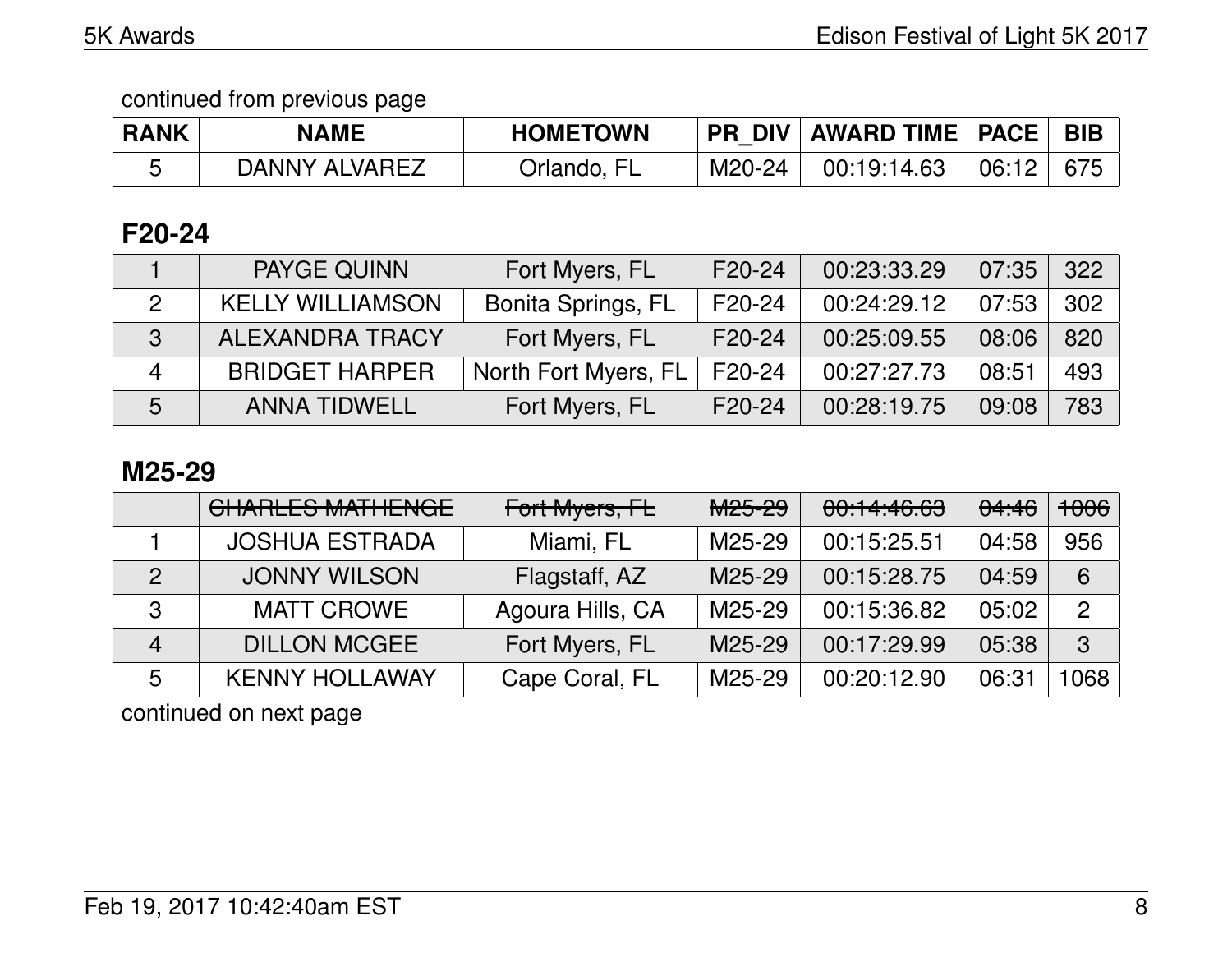| <b>RANK</b> | <b>NAME</b> | HOMETOWN   PR DIV   AWARD TIME   PACE   BIB |  |  |  |  |
|-------------|-------------|---------------------------------------------|--|--|--|--|
|-------------|-------------|---------------------------------------------|--|--|--|--|

### **F25-29**

|                | BRIDGET LYONS          | Atlanta, GA    | <del>F25-29</del>   | 00:16:18.76 | <del>05:16</del> | $\overline{\mathbf{4}}$ |
|----------------|------------------------|----------------|---------------------|-------------|------------------|-------------------------|
|                | ALEXANDRA GARDINO      | Naples, FL     | F <sub>25</sub> -29 | 00:21:35.41 | 06:57            | 663                     |
| $\mathcal{P}$  | <b>BROOKLYNE BERRY</b> | Fort Myers, FL | F25-29              | 00:23:08.75 | 07:27            | 786                     |
| 3              | <b>KAYLA RICHMOND</b>  | Fort Myers, FL | F <sub>25</sub> -29 | 00:23:15.18 | 07:30            | 785                     |
| $\overline{4}$ | <b>KATIE HEMINGWAY</b> | Miami, FL      | F <sub>25</sub> -29 | 00:23:26.49 | 07:33            | 750                     |
| 5              | <b>BRIANNA MOSES</b>   | Fort Myers, FL | F25-29              | 00:24:32.73 | 07:55            | 617                     |

### **M30-34**

|                | <b>SERGEY ZYRIANOV</b> | Gainesville, FL | <del>M30-34</del> | 00:15:24.64 | <del>04:58</del> | 569 |
|----------------|------------------------|-----------------|-------------------|-------------|------------------|-----|
|                | <b>OSCAR CORREDOR</b>  | Fort Myers, FL  | M30-34            | 00:19:07.88 | 06:10            | 287 |
| $\overline{2}$ | <b>JUSTIN MOOMAW</b>   | Naples, FL      | M30-34            | 00:19:10.62 | 06:11            | 184 |
| 3              | RAYMOND AGOSTINO       | Fort Myers, FL  | M30-34            | 00:21:54.84 | 07:04            | 581 |
| $\overline{4}$ | <b>ERIK SMITH</b>      | Fort Myers, FL  | M30-34            | 00:22:11.32 | 07:09            | 371 |
| 5              | <b>NELSON TAYLOR</b>   | Fort Myers, FL  | M30-34            | 00:23:20.96 | 07:31            | 427 |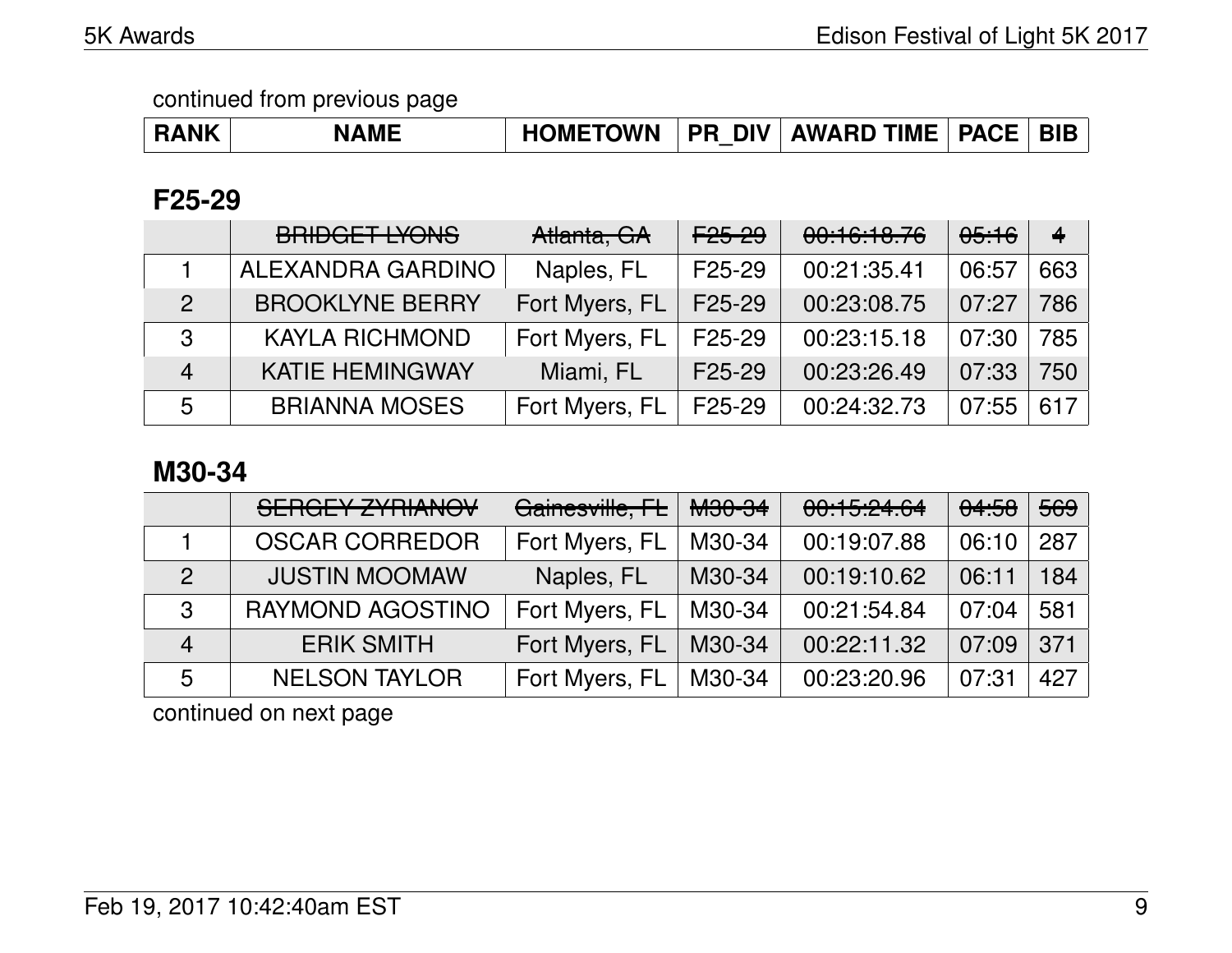| <b>RANK</b> | <b>NAME</b> | <b>HOMETOWN</b> | <b>DIV</b><br><b>PR</b> | <b>AWARD TIME</b> | <b>PACE</b> | <b>BIB</b> |
|-------------|-------------|-----------------|-------------------------|-------------------|-------------|------------|
|-------------|-------------|-----------------|-------------------------|-------------------|-------------|------------|

## **F30-34**

|                | <b>HOLLY KISTLER</b>  | Naples, FL                | F30-34 | 00:22:22.82 | 07:13 | 175 |
|----------------|-----------------------|---------------------------|--------|-------------|-------|-----|
| $\overline{2}$ | <b>TERESA SPANO</b>   | Cape Coral, FL            | F30-34 | 00:25:18.73 | 08:09 | 575 |
| 3              | <b>JACKIE NOBLETT</b> | Los Banos, $CA$   F30-34  |        | 00:26:06.67 | 08:25 | 898 |
| $\overline{4}$ | <b>JENNIFER KEIL</b>  | Fort Myers, $FL$   F30-34 |        | 00:26:26.23 | 08:31 | 990 |
| 5              | <b>CAROLINE BROSS</b> | Fort Myers, $FL$   F30-34 |        | 00:27:35.31 | 08:53 | 424 |

### **M35-39**

|                  | <b>GREGORY ADMAN</b> | Cape Coral, FL   M35-39   | 00:18:35.72 | 06:00 | 136  |
|------------------|----------------------|---------------------------|-------------|-------|------|
| $\overline{2}$   | <b>MATT MOOMAW</b>   | Fort Myers, $FL$   M35-39 | 00:18:58.97 | 06:07 | 884  |
| $\mathbf{3}$     | <b>JOHN MILLER</b>   | Fort Myers, $FL$   M35-39 | 00:19:56.59 | 06:26 | 827  |
| $\boldsymbol{4}$ | TREVER BRIDGER I     | Fort Myers, $FL$   M35-39 | 00:22:34.42 | 07:16 | 1055 |
| 5                | <b>BEN WINTERS</b>   | Cape Coral, FL   M35-39   | 00:23:43.86 | 07:39 | 548  |

## **F35-39**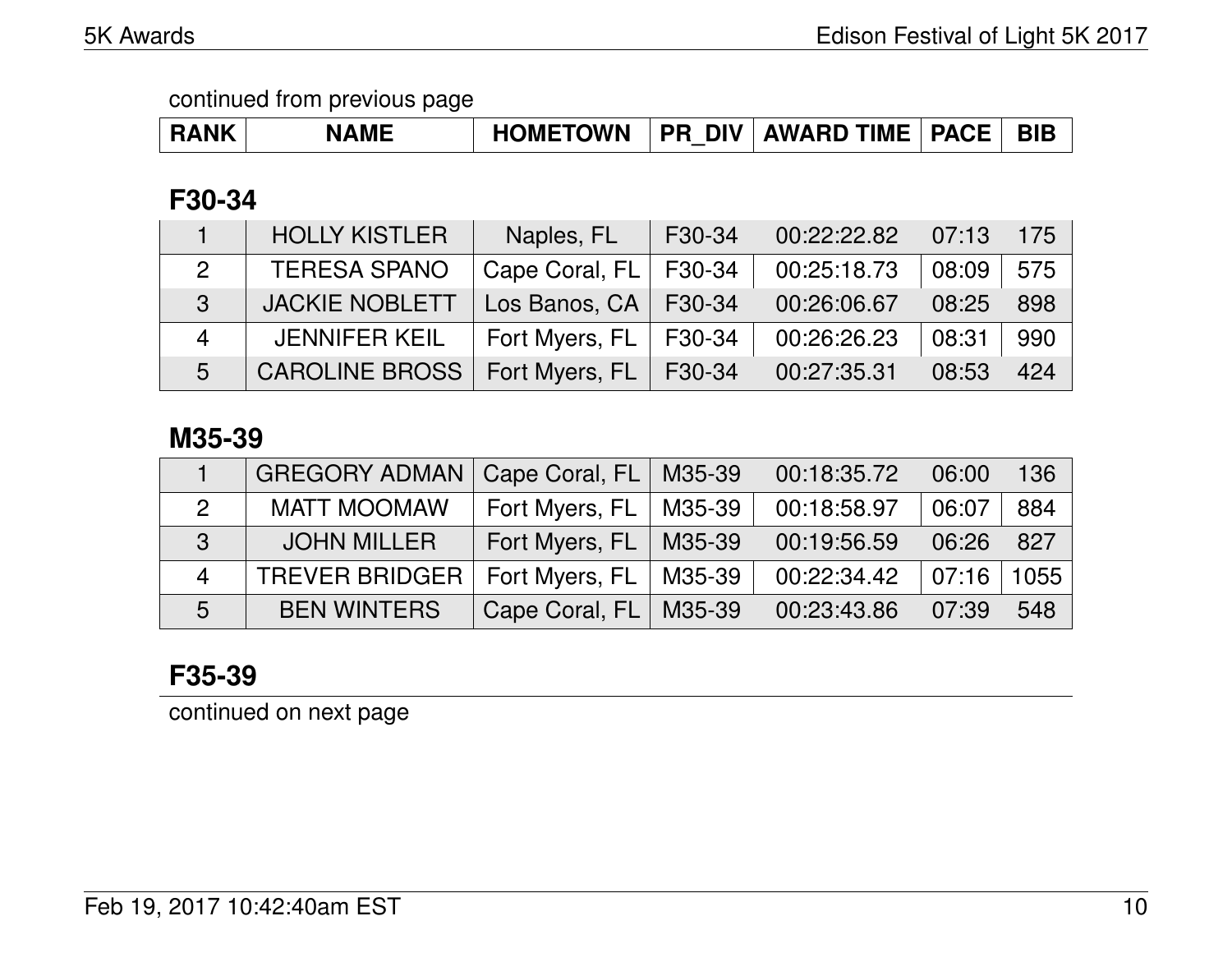| <b>RANK</b>    | <b>NAME</b>            | <b>HOMETOWN</b>   | <b>PR DIV</b> | <b>AWARD TIME</b> | <b>PACE</b> | <b>BIB</b> |
|----------------|------------------------|-------------------|---------------|-------------------|-------------|------------|
|                | <b>JENNIFER WOOD</b>   | East Syracuse, NY | F35-39        | 00:20:09.58       | 06:30       | 91         |
| $\overline{2}$ | <b>KELLY BRITTON</b>   | Lehigh Acres, FL  | F35-39        | 00:20:44.94       | 06:41       | 1077       |
| 3              | <b>CARA CHIAPPETTA</b> | New York, NY      | F35-39        | 00:21:22.38       | 06:53       | 987        |
| $\overline{4}$ | <b>MARIA WALLACE</b>   | Fort Myers, FL    | F35-39        | 00:22:29.63       | 07:15       | 640        |
| 5              | <b>AMY LUCAS</b>       | Fort Myers, FL    | F35-39        | 00:22:48.77       | 07:21       | 573        |

### **M40-44**

|                | <u>JEFFDEV ZIAVIJO</u><br><u>JELTIJE LZIVINJO</u> | Atlanta, GA     | M <sub>40-44</sub> | 00:17:36.53 | <del>05:41</del> | $\frac{\partial}{\partial \theta}$ |
|----------------|---------------------------------------------------|-----------------|--------------------|-------------|------------------|------------------------------------|
|                | YANCEY PALMER                                     | Fort Myers, FL  | M40-44             | 00:18:01.56 | 05:49            | 5                                  |
| $\mathcal{P}$  | <b>MICHAEL SUCHAN</b>                             | Cape Coral, FL  | M40-44             | 00:21:56.57 | 07:04            | 50                                 |
| 3              | <b>JEFF BALLER</b>                                | Fort Myers, FL  | M40-44             | 00:23:20.78 | 07:31            | 359                                |
| $\overline{4}$ | <b>TODD WALTER</b>                                | Fort Myers, FL  | M40-44             | 00:23:50.94 | 07:41            | 421                                |
| 5              | <b>CHRIS HITE</b>                                 | Saint Louis, MO | $M40-44$           | 00:24:43.94 | 07:58            | 1017                               |

### **F40-44**

| NANDIELA IVANIO<br><u>MANULLA LIUNU</u> | $\Gamma$ <sub>art</sub> $M_{\text{max}}$ $\Gamma$<br>$T$ UILIVIYEIS, IE | F <sub>40</sub> -44 | 0.0000000<br><del>UU.ZU.TJ.<i>C</i>Z</del> | $\Omega$ . $\Omega$<br>᠊ᠳᡡ᠊᠇ᠣ | 535 |
|-----------------------------------------|-------------------------------------------------------------------------|---------------------|--------------------------------------------|-------------------------------|-----|
| Lontinuad on nayt nana                  |                                                                         |                     |                                            |                               |     |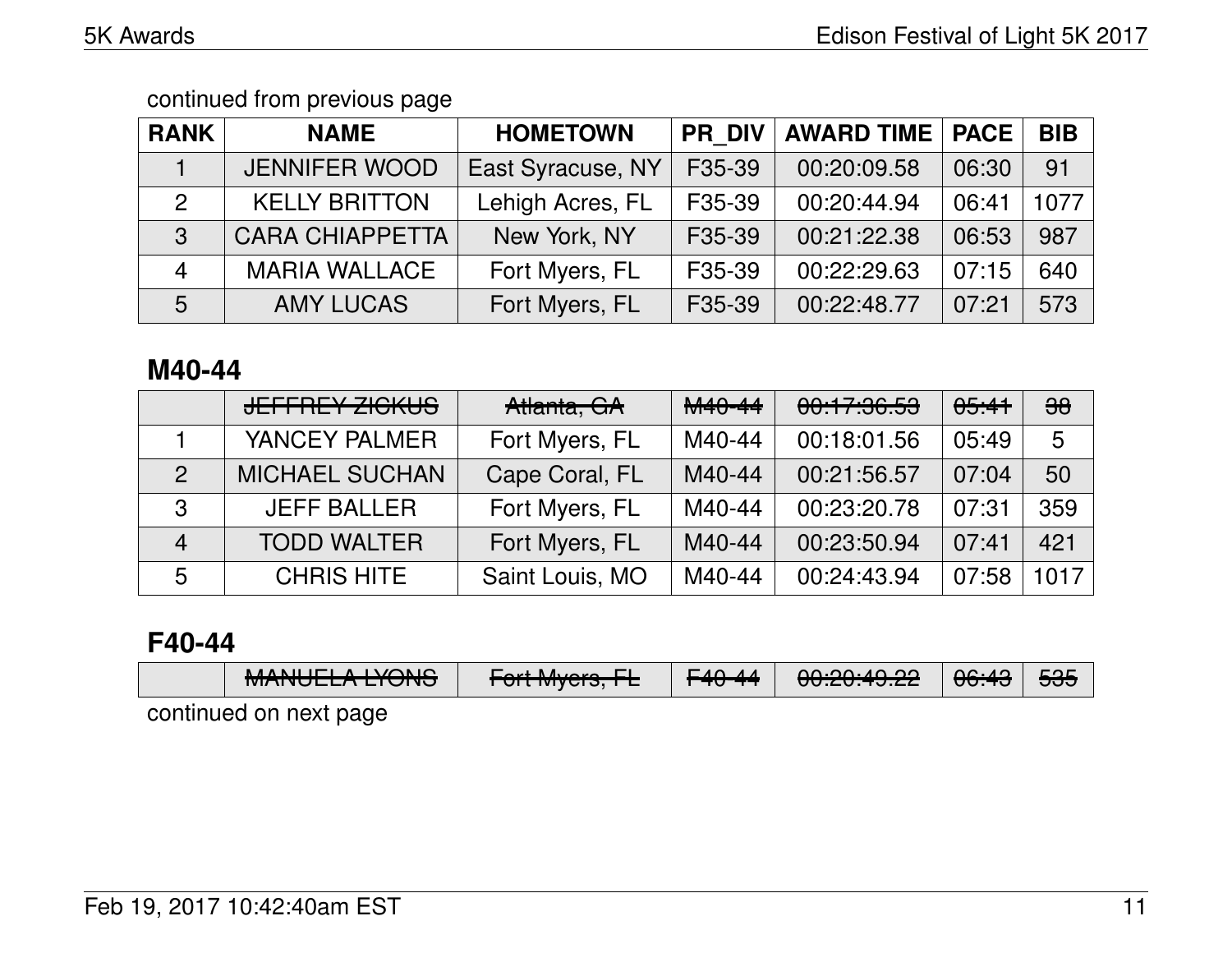| <b>RANK</b>    | <b>NAME</b>              | <b>HOMETOWN</b>      | <b>PR DIV</b>       | <b>AWARD TIME</b> | <b>PACE</b>      | <b>BIB</b> |
|----------------|--------------------------|----------------------|---------------------|-------------------|------------------|------------|
|                | ALEXA GEMMA              | Cape Coral, FL       | F <sub>40</sub> -44 | 00:21:20.04       | <del>06:53</del> | 592        |
|                | <b>BETH SCHADD</b>       | Bonita Springs, FL   | F40-44              | 00:22:04.17       | 07:07            | 157        |
| 2              | <b>STEPHANIE DELISLE</b> | Cape Coral, FL       | F40-44              | 00:22:14.45       | 07:10            | 410        |
| 3              | <b>CHRISTINA MAUER</b>   | Racine, WI           | F40-44              | 00:25:20.14       | 08:10            | 16         |
| $\overline{4}$ | <b>SARA CONDON</b>       | Lehigh Acres, FL     | F40-44              | 00:25:34.19       | 08:14            | 919        |
| 5              | <b>ESZTER MINOR</b>      | North Fort Myers, FL | F40-44              | 00:26:37.41       | 08:35            | 760        |

### **M45-49**

|               | <b>STEVEN WILCOX</b>     | Clearwater, FL   | M45-49 | 00:17:24.17 | <del>05:37</del> | 832  |
|---------------|--------------------------|------------------|--------|-------------|------------------|------|
|               | <b>GARRETT RASMUSSEN</b> | Fort Myers, FL   | M45-49 | 00:20:10.21 | 06:30            | 1031 |
| $\mathcal{P}$ | <b>PATRICK MCHUGH</b>    | Estero, FL       | M45-49 | 00:20:47.81 | 06:42            | 904  |
| 3             | <b>TONY BOMBASSARO</b>   | Fort Myers, FL   | M45-49 | 00:20:52.37 | 06:44            | 270  |
| 4             | PAUL CONDON              | Lehigh Acres, FL | M45-49 | 00:22:15.49 | 07:10            | 920  |
| 5             | RODOVALDO LOPEZ          | Fort Myers, FL   | M45-49 | 00:23:19.47 | 07:31            | 551  |

# **F45-49**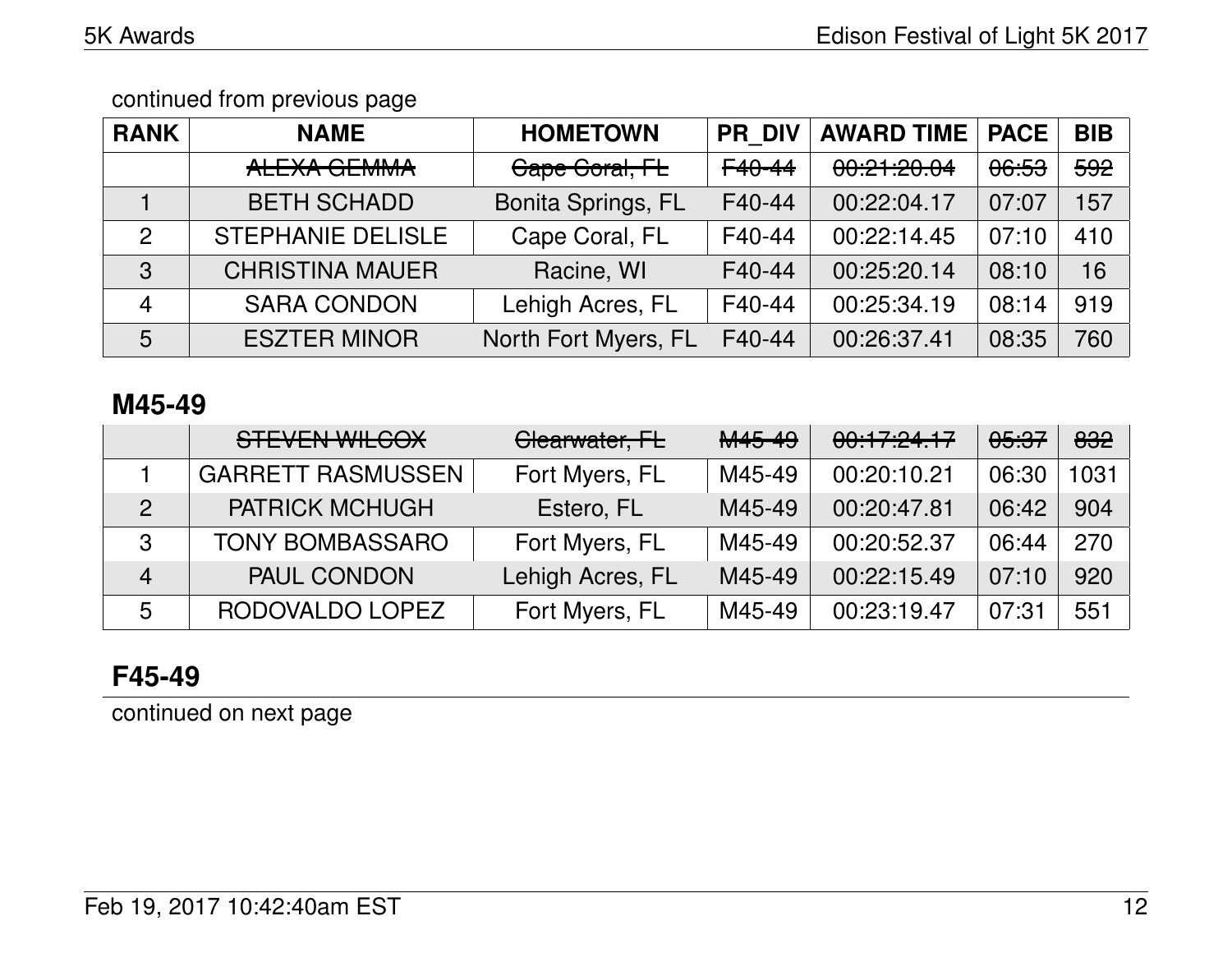| <b>RANK</b>   | <b>NAME</b>            | <b>HOMETOWN</b>            | <b>PR DIV</b>      | <b>AWARD TIME</b>                           | <b>PACE</b> | <b>BIB</b> |
|---------------|------------------------|----------------------------|--------------------|---------------------------------------------|-------------|------------|
|               | <b>LYUBOV DENISOVA</b> | Gainesville, FL            | F45-49             | 00:17:45.84                                 | 05:44       | 568        |
|               | <b>PERSSON MARLENE</b> | <b>Deerfield Beach, FL</b> | F <sub>45-49</sub> | <u>aa.aa.aa za</u><br><u>UU. ZU. ZZ. TU</u> | 06:34       | 1016       |
|               | <b>DEBORAH LEE</b>     | Fort Myers, FL             | F45-49             | 00:24:17.48                                 | 07:50       | 19         |
| $\mathcal{P}$ | <b>TRISHA TRYKA</b>    | Fort Myers, FL             | F45-49             | 00:25:11.13                                 | 08:07       | 156        |
| 3             | <b>DONNA PINK</b>      | Destin, FL                 | F45-49             | 00:25:18.16                                 | 08:09       | 256        |
| 4             | <b>KIRA LITTLE</b>     | Fort Myers, FL             | F45-49             | 00:25:39.82                                 | 08:16       | 693        |
| 5             | <b>SUSAN GRAY</b>      | Fort Myers, FL             | F45-49             | 00:25:50.84                                 | 08:20       | 249        |

### **M50-54**

|                | MADIZ IZATLIMANI<br><b>WIALUA IVALLUVIAIN</b> | Port Orange, FL | MEDE4<br><b>MUUTUF</b> | 0.10,00,00<br><b>UU.TU. 40. JU</b> | 05:58 | 642 |
|----------------|-----------------------------------------------|-----------------|------------------------|------------------------------------|-------|-----|
|                | <b>JOHN SCOTT</b>                             | Cape Coral, FL  | M50-54                 | 00:21:34.55                        | 06:57 | 481 |
| $\mathcal{P}$  | <b>TIM WALCH</b>                              | Cape Coral, FL  | M50-54                 | 00:22:17.65                        | 07:11 | 524 |
| 3              | <b>GREG MESSORE</b>                           | Fort Myers, FL  | M50-54                 | 00:22:33.61                        | 07:16 | 582 |
| $\overline{4}$ | <b>DAVID BASSEL</b>                           | Naples, FL      | M50-54                 | 00:23:07.96                        | 07:27 | 998 |
| 5              | <b>SAM MARSHALL</b>                           | Fort Myers, FL  | M50-54                 | 00:23:08.95                        | 07:28 | 749 |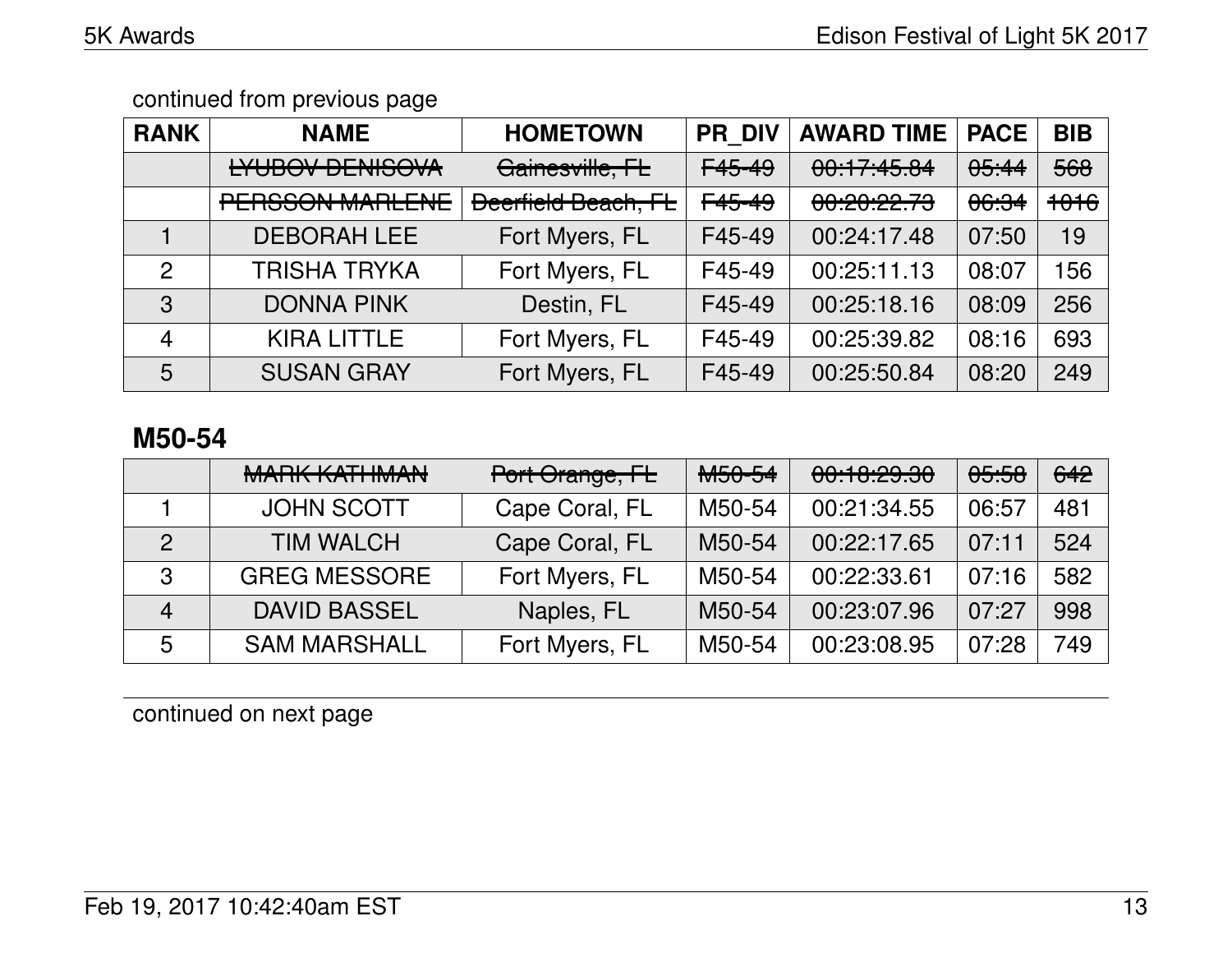| <b>RANK</b>    | <b>NAME</b>            | <b>HOMETOWN</b>      | <b>PR DIV</b> | <b>AWARD TIME   PACE</b> |       | <b>BIB</b> |  |  |
|----------------|------------------------|----------------------|---------------|--------------------------|-------|------------|--|--|
| F50-54         |                        |                      |               |                          |       |            |  |  |
|                | <b>PATRICE ANDREWS</b> | Stevensville, MD     | F50-54        | 00:22:13.73              | 07:10 | 27         |  |  |
| 2              | <b>O. FUENTES</b>      | Cape Coral, FL       | F50-54        | 00:23:52.44              | 07:42 | 283        |  |  |
| $\overline{3}$ | <b>LISA ROETH</b>      | Fort Myers, FL       | F50-54        | 00:24:01.09              | 07:44 | 924        |  |  |
| $\overline{4}$ | <b>KATHY KRAUS</b>     | Saint James City, FL | F50-54        | 00:24:33.89              | 07:55 | 890        |  |  |
| 5              | <b>JILL PARKINSON</b>  | Fort Myers, FL       | F50-54        | 00:25:20.38              | 08:10 | 633        |  |  |

#### **M55-59**

|              | DALIL CIANINIODILE<br><u>I AUL UIAINIVUDILL</u> | Minnetonka, MN | <b>MEE.EQ</b><br>᠊ <del>ᠬᡂ᠊ᡂ</del> | 00:17:51.46                                  | 05:45 | <del>219</del> |
|--------------|-------------------------------------------------|----------------|------------------------------------|----------------------------------------------|-------|----------------|
|              | <b>THOMAS SWIERSZ</b>                           | Fort Myers, FL | <del>M55-59</del>                  | <u>aa.10.50 00</u><br><del>00.10.00.00</del> | 06:05 | 687            |
|              | <b>ROB FELDEN</b>                               | Akron, OH      | M55-59                             | 00:21:20.51                                  | 06:53 | 23             |
| $\mathcal P$ | <b>JOHN STEAKLEY</b>                            | Cape Coral, FL | M55-59                             | 00:21:48.87                                  | 07:02 | 794            |
| 3            | <b>MARK LATHAM</b>                              | Cape Coral, FL | M55-59                             | 00:24:21.71                                  | 07:51 | 690            |
| 4            | <b>RALPH NOVELLA</b>                            | Fort Myers, FL | M55-59                             | 00:24:26.14                                  | 07:52 | 869            |
| 5            | <b>MARK ALLEN</b>                               | Fort Myers, FL | M55-59                             | 00:25:57.91                                  | 08:22 | 654            |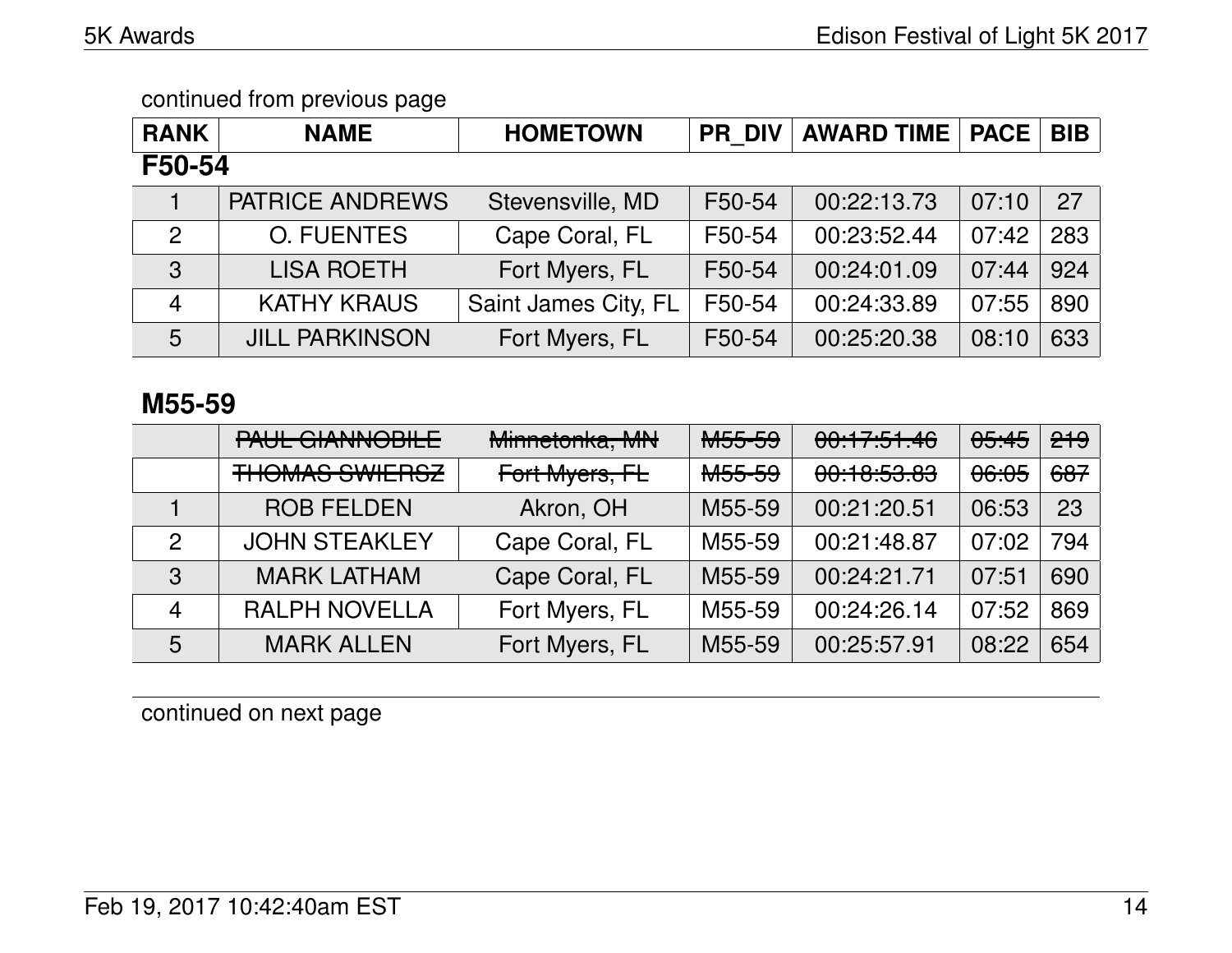| <b>RANK</b>    | <b>NAME</b>              | <b>HOMETOWN</b>  | <b>PR DIV</b> | <b>AWARD TIME</b> | <b>PACE</b> | <b>BIB</b> |  |  |
|----------------|--------------------------|------------------|---------------|-------------------|-------------|------------|--|--|
| F55-59         |                          |                  |               |                   |             |            |  |  |
|                | KATHLEEN GROWLEY         | Holiday, FL      | F55-59        | 00:21:25.70       | 06:54       | 77         |  |  |
|                | <b>CINDY MATTHES-LOY</b> | Fort Myers, FL   | F55-59        | 00:22:59.62       | 07:25       | 570        |  |  |
| $\overline{2}$ | <b>ANGIE RYAN</b>        | Fort Myers, FL   | F55-59        | 00:26:47.97       | 08:38       | 865        |  |  |
| 3              | <b>RENEE BODDEN</b>      | Canfield, OH     | F55-59        | 00:28:32.96       | 09:12       | 586        |  |  |
| $\overline{4}$ | <b>SARAH SHEFFERD</b>    | Estero, FL       | F55-59        | 00:28:48.07       | 09:17       | 836        |  |  |
| 5              | <b>FRANCINE GOLDEN</b>   | Lehigh Acres, FL | F55-59        | 00:28:49.68       | 09:17       | 44         |  |  |

## **M60-64**

|                | MADIZ CTULLI<br>MAITS OT ULVE | Englewood, FL      | <b>M60-64</b> | 0.105070<br>00.13.00.73 | 06:24 | 22  |
|----------------|-------------------------------|--------------------|---------------|-------------------------|-------|-----|
|                | <b>JERRY ORANGE</b>           | Fort Myers, FL     | M60-64        | 00:20:33.47             | 06:38 | 29  |
| $\mathcal{P}$  | <b>ED SCHEER!</b>             | Reidsville, NC     | M60-64        | 00:22:30.20             | 07:15 | 271 |
| 3              | <b>BOB BOLTZ</b>              | Cuyahoga Falls, OH | M60-64        | 00:22:57.68             | 07:24 | 264 |
| $\overline{4}$ | <b>IAIN JOHNSTONE</b>         | Cape Coral, FL     | M60-64        | 00:23:07.67             | 07:27 | 907 |
| 5              | <b>ED PERES</b>               | -. US              | M60-64        | 00:23:31.30             | 07:35 | 606 |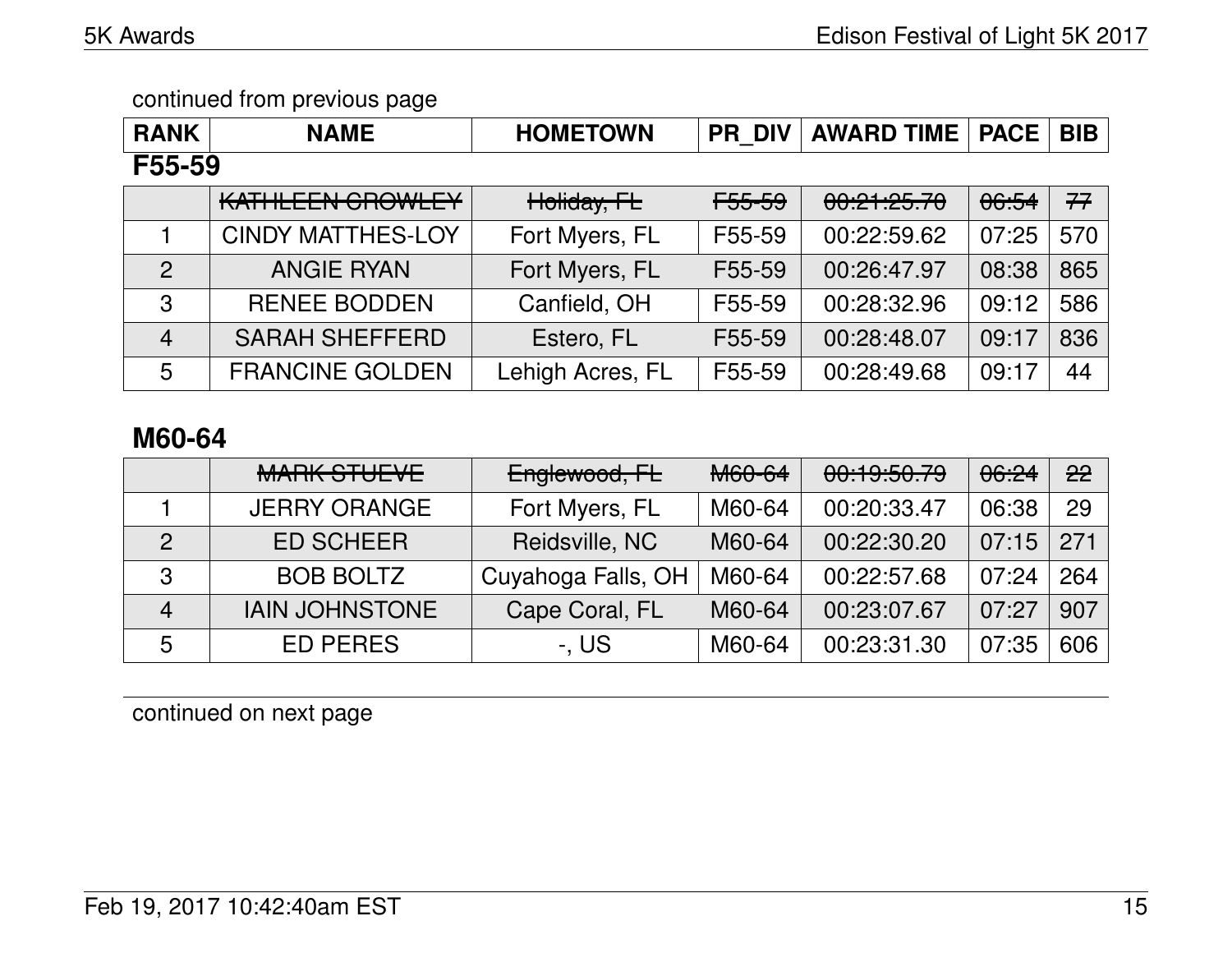| <b>RANK</b>    | <b>NAME</b>                | <b>HOMETOWN</b>      | <b>PR DIV</b>     | <b>AWARD TIME</b> | <b>PACE</b> | <b>BIB</b> |  |  |
|----------------|----------------------------|----------------------|-------------------|-------------------|-------------|------------|--|--|
| F60-64         |                            |                      |                   |                   |             |            |  |  |
|                | <b>KAREN MILES</b>         | Fort Myers, FL       | F60-64            | 00:21:27.57       | 06:55       | 764        |  |  |
|                | <b>MAGGIE MILLER</b>       | Bradenton, FL        | <del>F60-64</del> | 00:26:35.44       | 00:34       | 265        |  |  |
|                | <b>LAURIE HERMAN</b>       | Cincinnati, OH       | F60-64            | 00:28:58.90       | 09:20       | 130        |  |  |
| $\overline{2}$ | <b>CATHY JOKICH</b>        | Fort Myers, FL       | F60-64            | 00:29:33.79       | 09:31       | 366        |  |  |
| 3              | <b>LANA SCHULTZ</b>        | Fort Myers Beach, FL | F60-64            | 00:29:48.28       | 09:36       | 412        |  |  |
| $\overline{4}$ | <b>CINDY JOHNSON-CANHA</b> | Boston, MA           | F60-64            | 00:30:18.83       | 09:46       | 438        |  |  |
| 5              | <b>TATYANA RINKENBAUGH</b> | Fort Myers, FL       | F60-64            | 00:30:34.37       | 09:51       | 607        |  |  |

## **M65-69**

|                | <b>GARY ROMESSER</b> | Fort Myers, FL | <b>M65-69</b> | 00:19:56.29 | 06:26 | <del>166</del> |
|----------------|----------------------|----------------|---------------|-------------|-------|----------------|
|                | <b>BRUCE ANDREWS</b> | Brooklyn, MI   | M65-69        | 00:23:41.38 | 07:38 | 629            |
| 2              | <b>JOHN BATES</b>    | Captiva, FL    | M65-69        | 00:24:11.58 | 07:48 | 774            |
| 3              | <b>ROGER STEFFEN</b> | Rensselaer, IN | M65-69        | 00:24:23.51 | 07:52 | 587            |
| $\overline{4}$ | <b>JOHN REED</b>     | Estero, FL     | M65-69        | 00:25:32.56 | 08:14 | 255            |
| 5              | <b>BILL MORTON</b>   | Fort Myers, FL | M65-69        | 00:26:15.20 | 08:28 | 382            |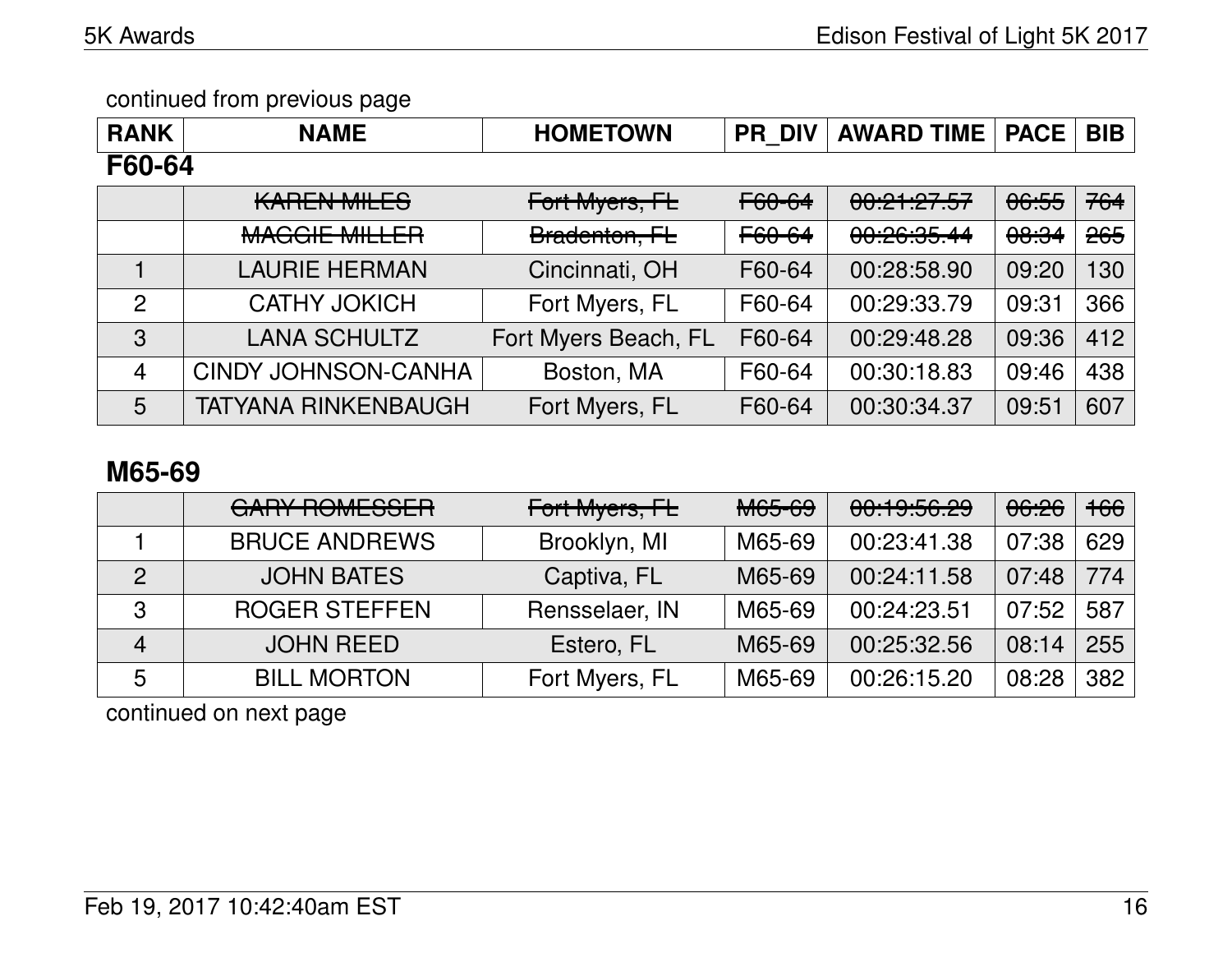| <b>RANK</b> | <b>NAME</b> | <b>HOMETOWN</b> | עומ<br>РF<br>⊓ | <b>AWARD TIME</b> | <b>PACE</b> | <b>BIE</b> |
|-------------|-------------|-----------------|----------------|-------------------|-------------|------------|
|-------------|-------------|-----------------|----------------|-------------------|-------------|------------|

### **F65-69**

|   | <b>RITA MCMANUS</b>     | Fort Lauderdale, FL  | F65-69 | 00:29:14.63 | 09:25 | 103 |
|---|-------------------------|----------------------|--------|-------------|-------|-----|
|   | <b>ANKE HILDRETH</b>    | North Fort Myers, FL | F65-69 | 00:30:30.86 | 09:50 | 866 |
| 3 | <b>JANIE MELSHEIMER</b> | Avon, IN             | F65-69 | 00:32:31.36 | 10:29 | 139 |
| Δ | <b>PATI SMITH</b>       | Cape Coral, FL       | F65-69 | 00:32:31.62 | 10:29 | 45  |
| 5 | <b>SHARI LUNSFORD</b>   | Gainesville, GA      | F65-69 | 00:32:35.48 | 10:30 | 229 |

## **M70-74**

|   | <b>ALBERT WIERINGA</b> | Saint Petersburg, FL | M70-74 | 00:21:23.17 | 06:54 | 403 |
|---|------------------------|----------------------|--------|-------------|-------|-----|
|   | <b>DON OWENS</b>       | Williamston, MI      | M70-74 | 00:23:44.87 | 07:39 | 804 |
| 3 | <b>LOU MARJON</b>      | North Fort Myers, FL | M70-74 | 00:25:31.87 | 08:14 | 211 |
|   | <b>LANCE JORGENSEN</b> | Miramar Beach, FL    | M70-74 | 00:25:45.54 | 08:18 | 598 |
| 5 | <b>JOHN BRUBAKER</b>   | Chatham, IL          | M70-74 | 00:26:48.71 | 08:38 | 489 |

# **F70-99**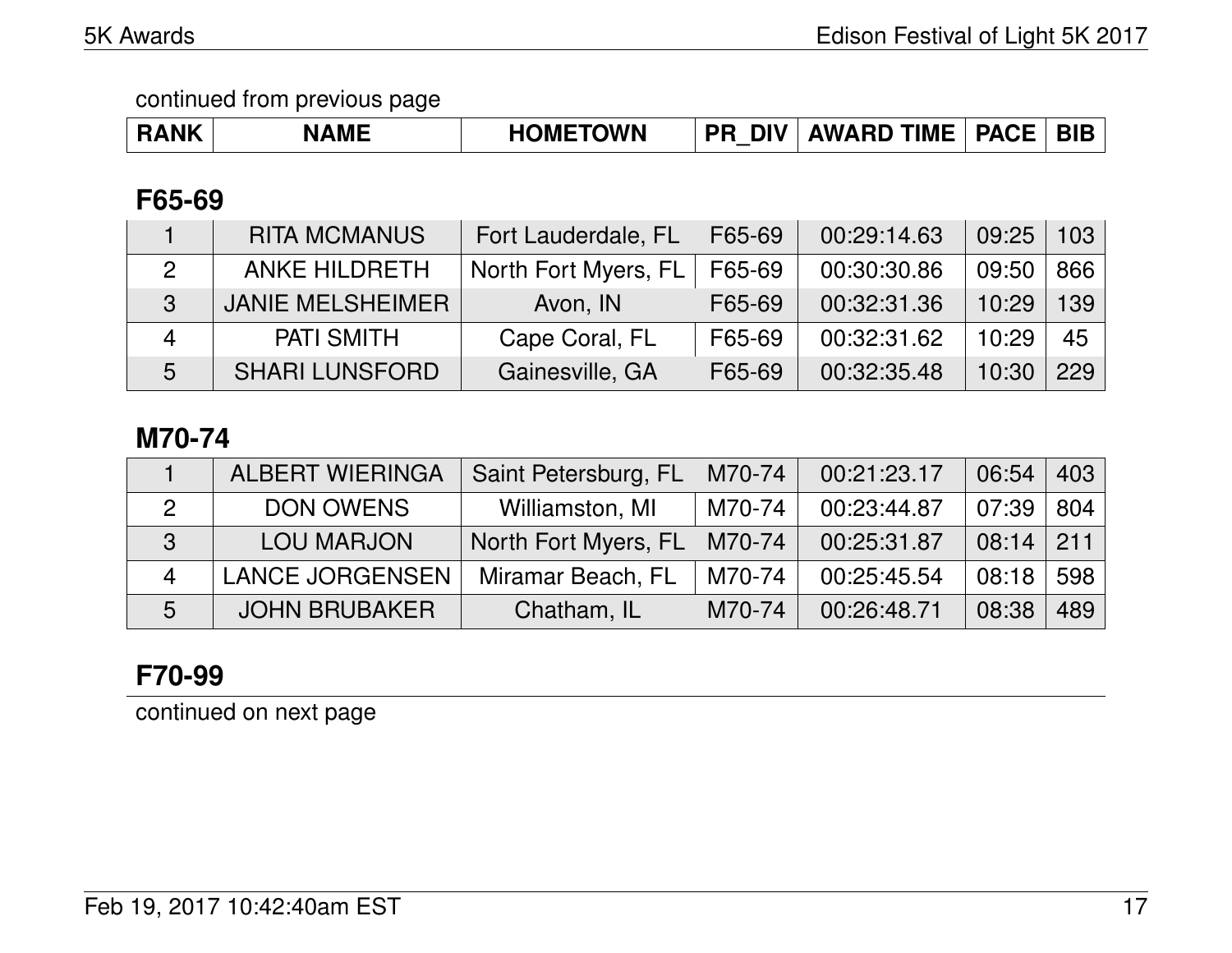| <b>RANK</b>    | <b>NAME</b>                             | <b>HOMETOWN</b>      | <b>PR DIV</b> | <b>AWARD TIME</b>            | <b>PACE</b>      | <b>BIB</b>     |
|----------------|-----------------------------------------|----------------------|---------------|------------------------------|------------------|----------------|
|                | ALIPONI. VAIL<br><del>UNLINE VAIL</del> | Lawrenceville, GA    | F70-99        | 0.045000<br><u>UU.CT.JUU</u> | <del>08:03</del> | <del>120</del> |
|                | <b>SANDI FAUST</b>                      | North Fort Myers, FL | F70-99        | 00:30:53.82                  | 09:57            | 277            |
| $\mathcal{P}$  | <b>KATHERINE CANADY</b>                 | North Fort Myers, FL | F70-99        | 00:32:30.29                  | 10:28            | 42             |
| 3              | <b>JUDY BODJACK</b>                     | Saint Joseph, MI     | F70-99        | 00:33:35.94                  | 10:49            | 560            |
| $\overline{4}$ | <b>DOREEN MILBRANDT</b>                 | Cape Coral, FL       | F70-99        | 00:33:42.68                  | 10:52            | 51             |
| 5              | <b>SHARON ARCHAMBAULT</b>               | Cloquet, MN          | F70-99        | 00:37:38.82                  | 12:08            | 810            |

### **M75-79**

|   | <b>DON TARASIEWICZ</b>   | North Fort Myers, FL | M75-79 | 00:26:01.14 | 08:23 | 702             |
|---|--------------------------|----------------------|--------|-------------|-------|-----------------|
|   | <b>LARRY EATON</b>       | Naples, FL           | M75-79 | 00:27:54.52 | 08:59 | 71              |
| 3 | <b>ROBERT BLAKESLEE</b>  | North Fort Myers, FL | M75-79 | 00:29:20.76 | 09:27 | 124             |
|   | <b>GIUSEPPE GIANNONE</b> | Fort Myers, FL       | M75-79 | 00:30:34.16 | 09:51 | 339             |
| 5 | <b>PATRICK ZIER</b>      | Lakeland, FL         | M75-79 | 00:30:37.24 | 09:52 | 18 <sup>1</sup> |

### **M80-99**

|                        | <b>PHIL REGULSKI</b> | Ridgway, PA | M80-99 | 00:28:02.77 | 09:02 | 635 |
|------------------------|----------------------|-------------|--------|-------------|-------|-----|
| continued on next page |                      |             |        |             |       |     |